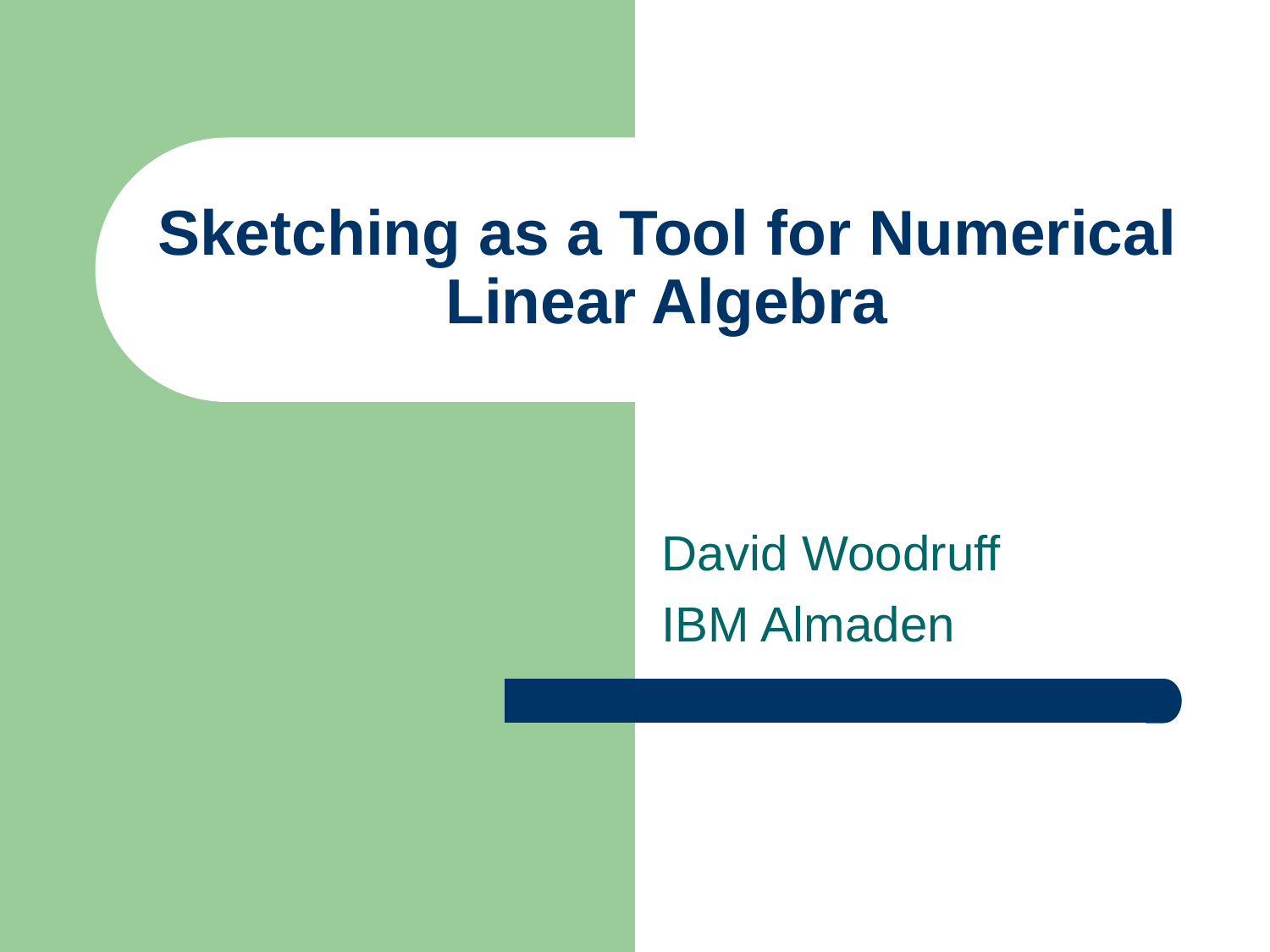## Talk Outline

- **Exact Regression Algorithms**
- **Sketching to speed up Least Squares Regression**
- Sketching to speed up Least Absolute Deviation (I<sub>1</sub>) Regression
- Sketching to speed up Low Rank Approximation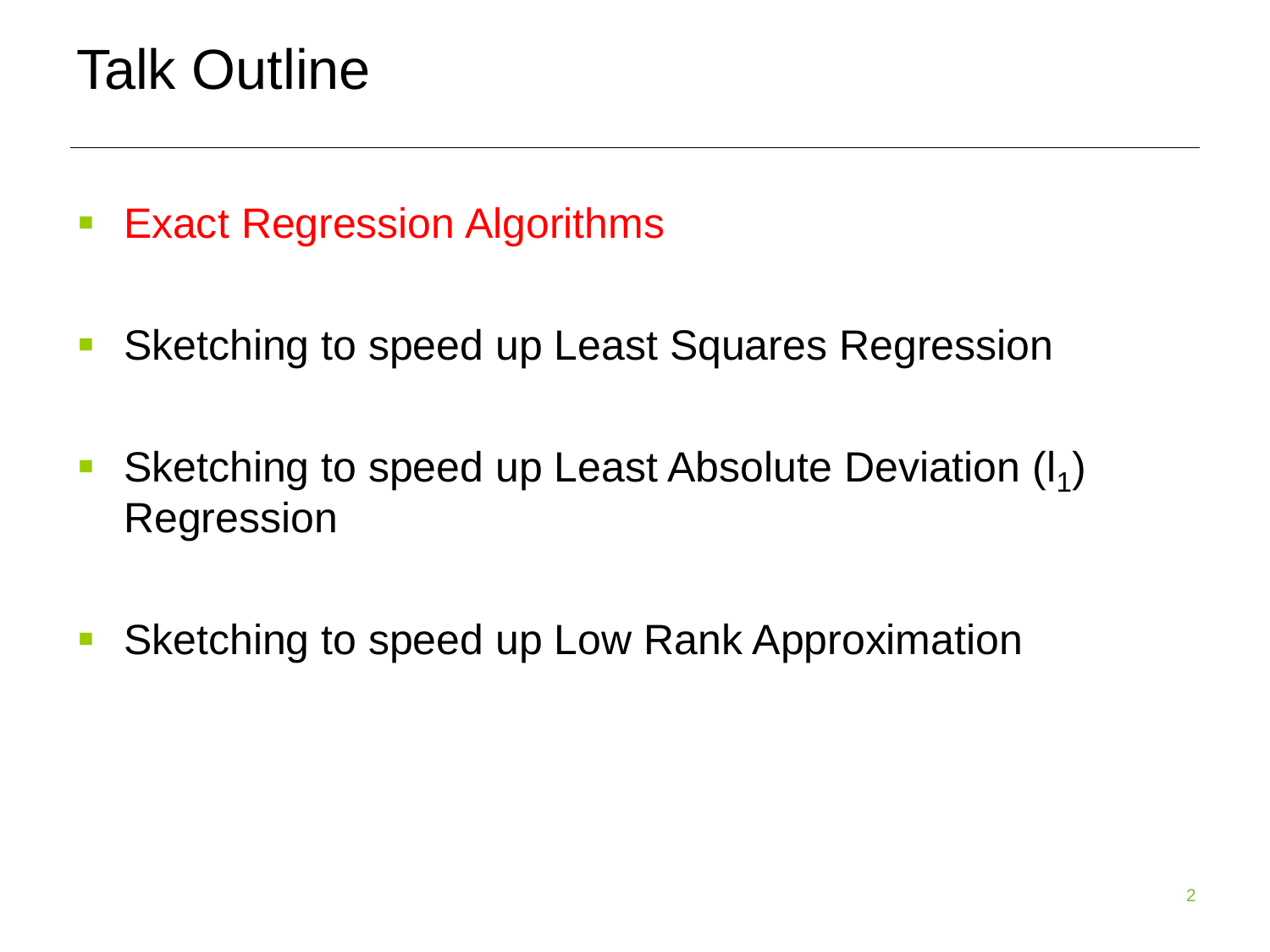## Regression

### *Linear Regression*

 Statistical method to study linear dependencies between variables in the presence of noise.

#### *Example*

- Ohm's law  $V = R \cdot I$
- **Find linear function that** best fits the data

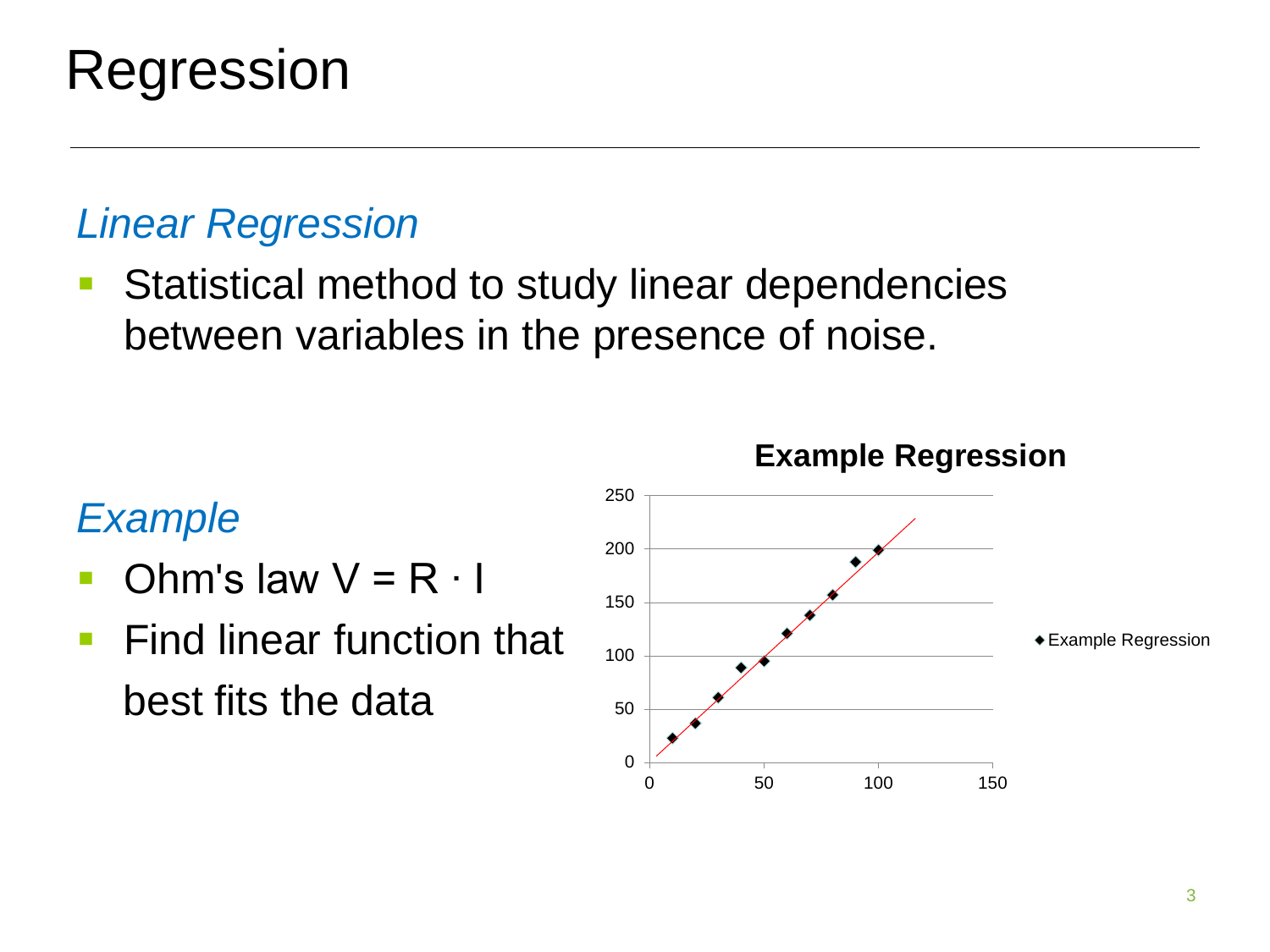## Regression

### *Standard Setting*

- **One measured variable b**
- A set of predictor variables  $a_1$ ,...,  $a_d$
- **Assumption:**

$$
b = x_0 + a_1 x_1 + \dots + a_d x_d + \varepsilon
$$

- $\epsilon$  is assumed to be noise and the x<sub>i</sub> are model parameters we want to learn
- **Can assume**  $x_0 = 0$
- **Now consider n observations of b**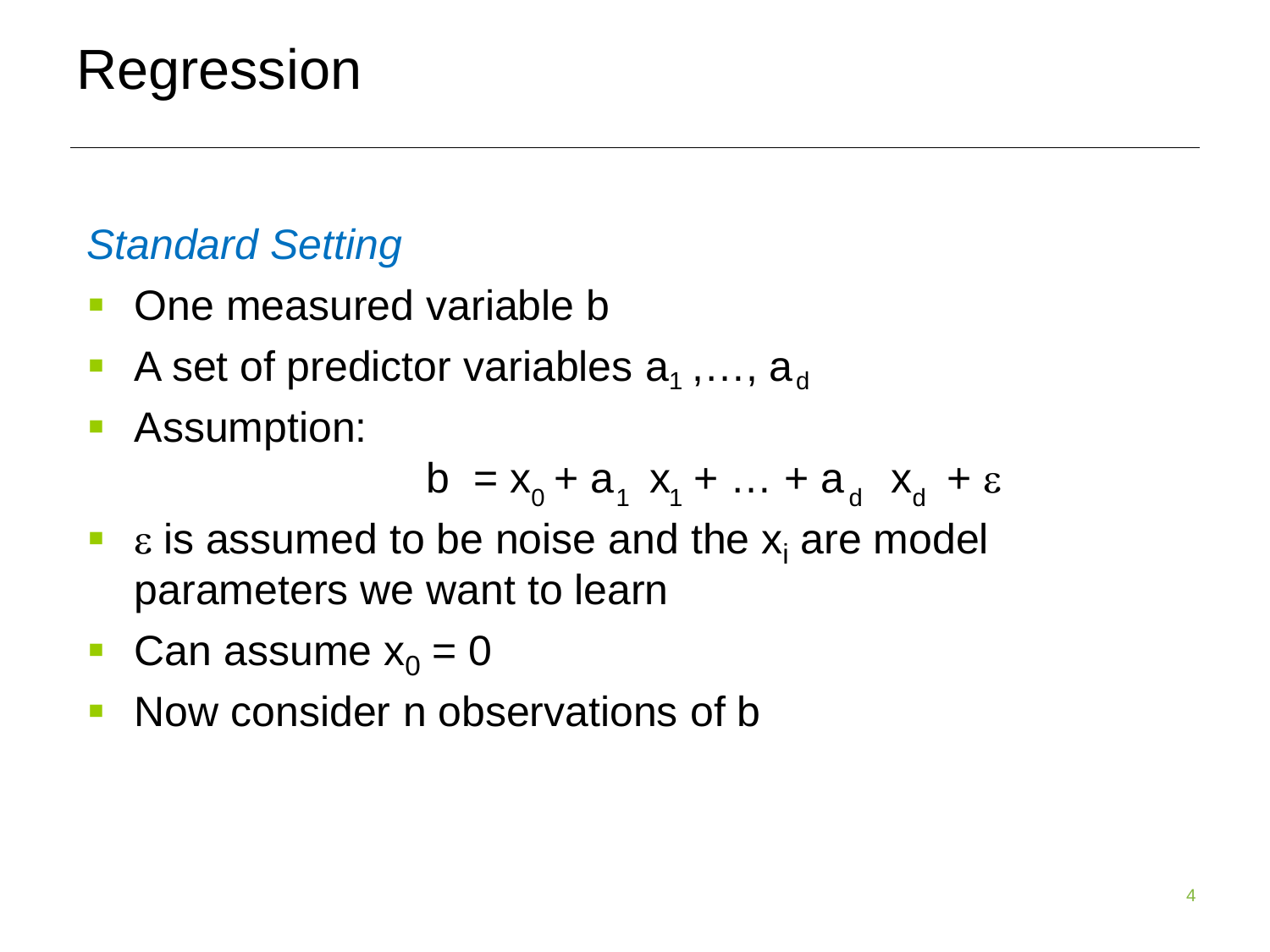## Regression analysis

### *Matrix form*

**Input:**  $n \times d$ -matrix A and a vector  $b=(b_1,..., b_n)$ n is the number of observations; d is the number of predictor variables

### **Output:** x<sup>\*</sup> so that Ax<sup>\*</sup> and b are close

- Consider the over-constrained case, when n À d
- Can assume that A has full column rank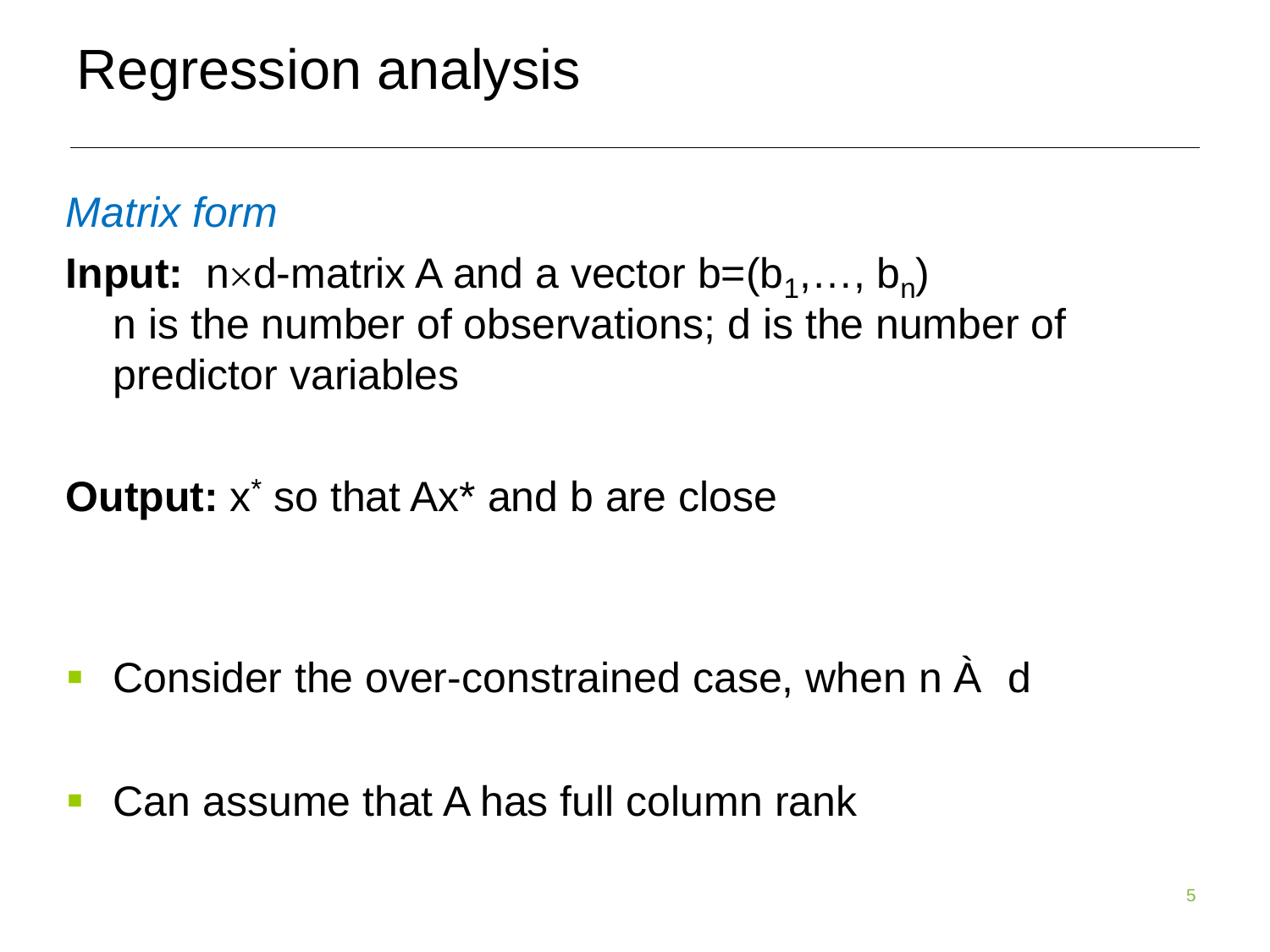## Regression analysis

#### *Least Squares Method*

- Find x<sup>\*</sup> that minimizes  $|Ax-b|_2^2 = \sum (b_i \langle A_{i^*}, x \rangle)^2$
- A<sub>i\*</sub> is i-th row of A
- Certain desirable statistical properties
- Closed form solution:  $x = (A^{T}A)^{-1} A^{T} b$

### *Method of least absolute deviation (I<sub>1</sub> -regression)*

- Find x<sup>\*</sup> that minimizes  $|Ax-b|_1 = \sum |b_i \langle A_{i*}, x \rangle|$
- Cost is less sensitive to outliers than least squares
- Can solve via linear programming

#### *Time complexities are at least n\*d2, we want better!*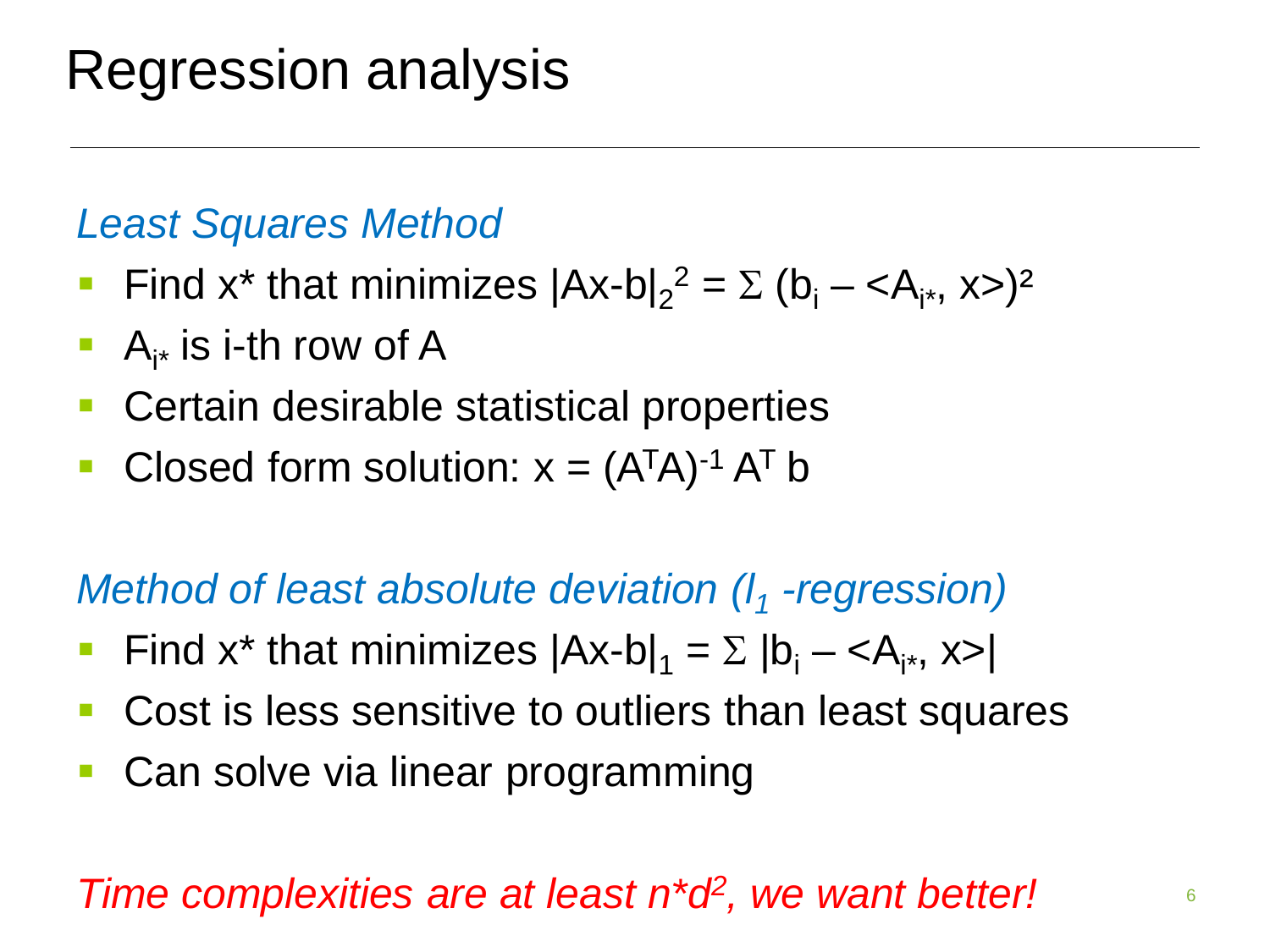## Talk Outline

- **Exact Regression Algorithms**
- **Sketching to speed up Least Squares Regression**
- Sketching to speed up Least Absolute Deviation (I<sub>1</sub>) Regression
- Sketching to speed up Low Rank Approximation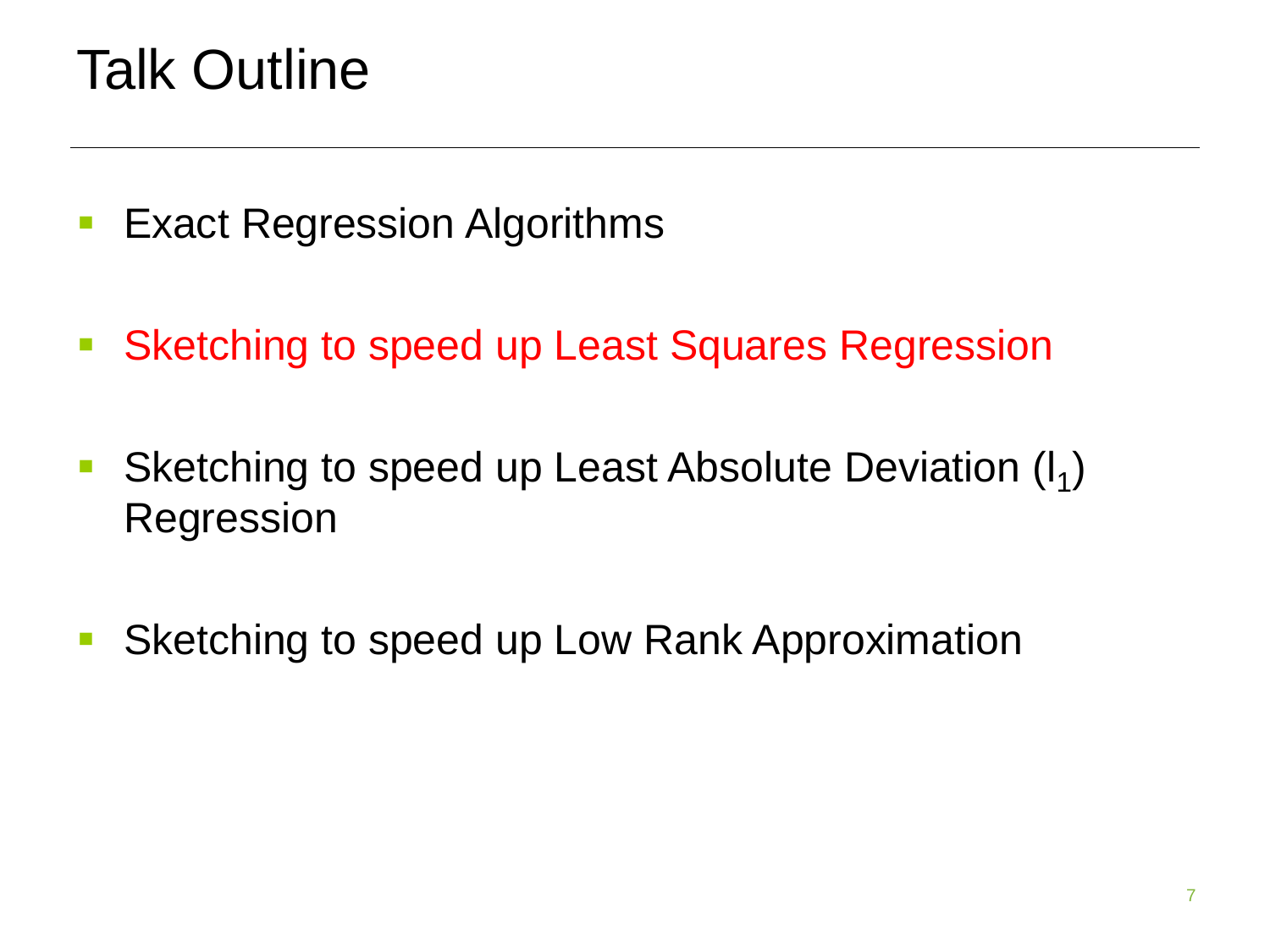## Sketching to solve least squares regression

- How to find an approximate solution x to min,  $|Ax-b|_2$  ?
- Goal: output x' for which  $|Ax'-b|_2$  ·  $(1+\epsilon)$  min<sub>x</sub>  $|Ax-b|_2$ with high probability
- **Draw S from a k x n random family of matrices, for a** value k << n
- Compute S<sup>\*</sup>A and S<sup>\*</sup>b
- Output the solution x' to min<sub>x'</sub>  $|(SA)x-(Sb)|_2$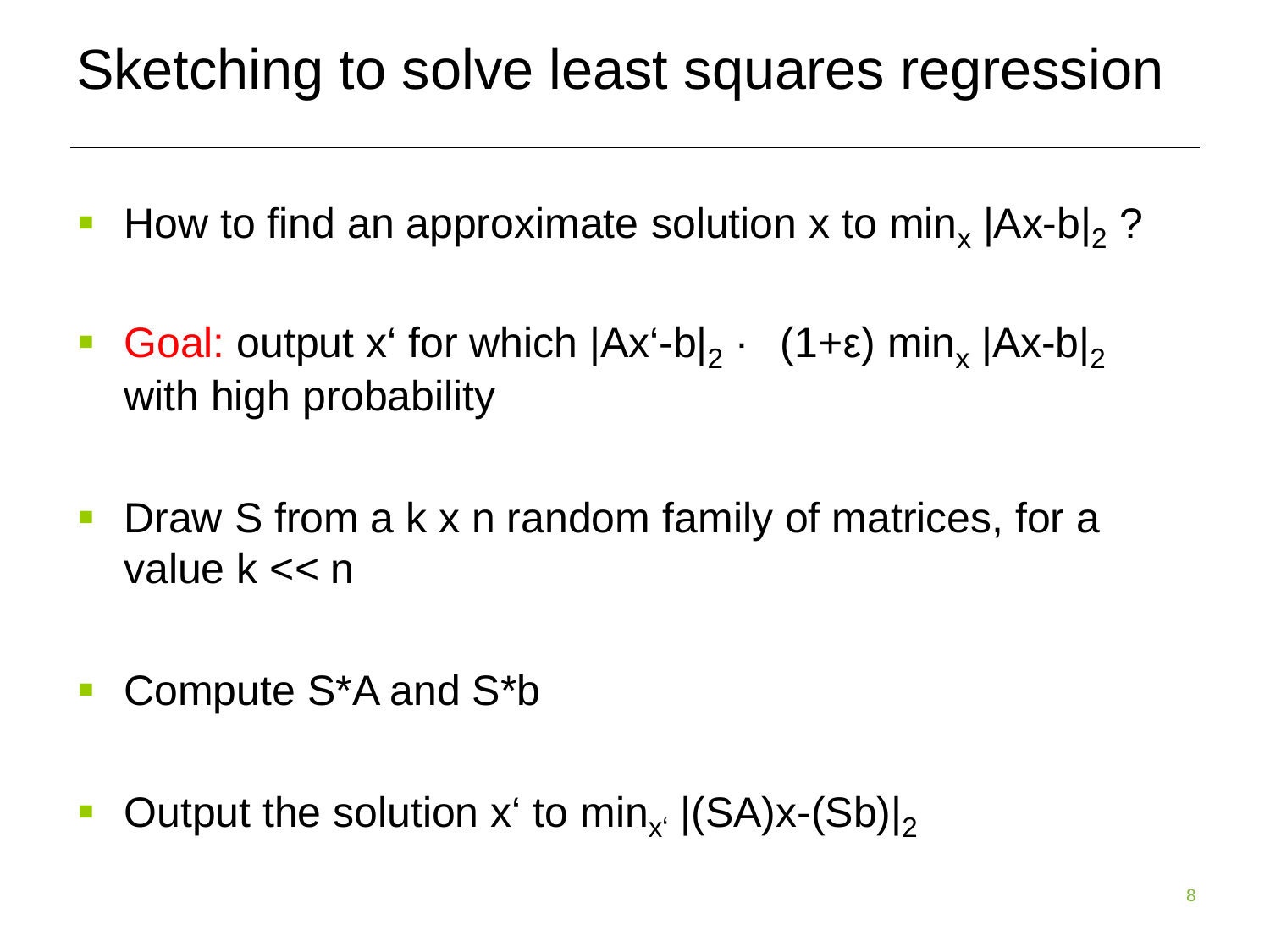## How to choose the right sketching matrix S?

- Recall: output the solution x' to min<sub>x'</sub>  $|(SA)x-(Sb)|_2$
- **Lots of matrices work**
- S is  $d/\epsilon^2$  x n matrix of i.i.d. Normal random variables
- Computing S<sup>\*</sup>A may be slow...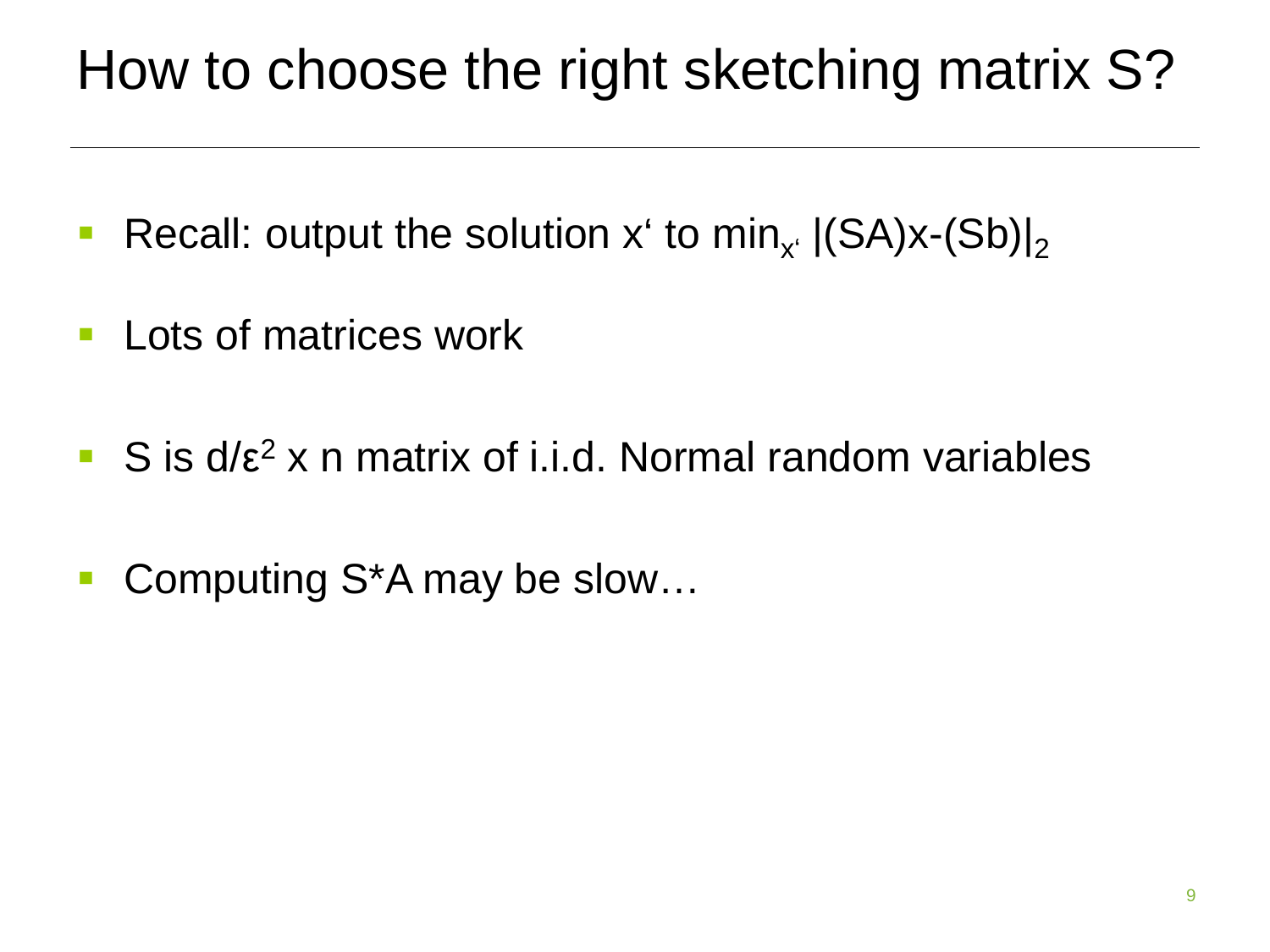### How to choose the right sketching matrix S? [S]

- S is a Johnson Lindenstrauss Transform
	- $S = P^*H^*D$
	- D is a diagonal matrix with +1, -1 on diagonals
	- H is the Hadamard transform
	- **P** just chooses a random (small) subset of rows of H\*D
	- S<sup>\*</sup>A can be computed much faster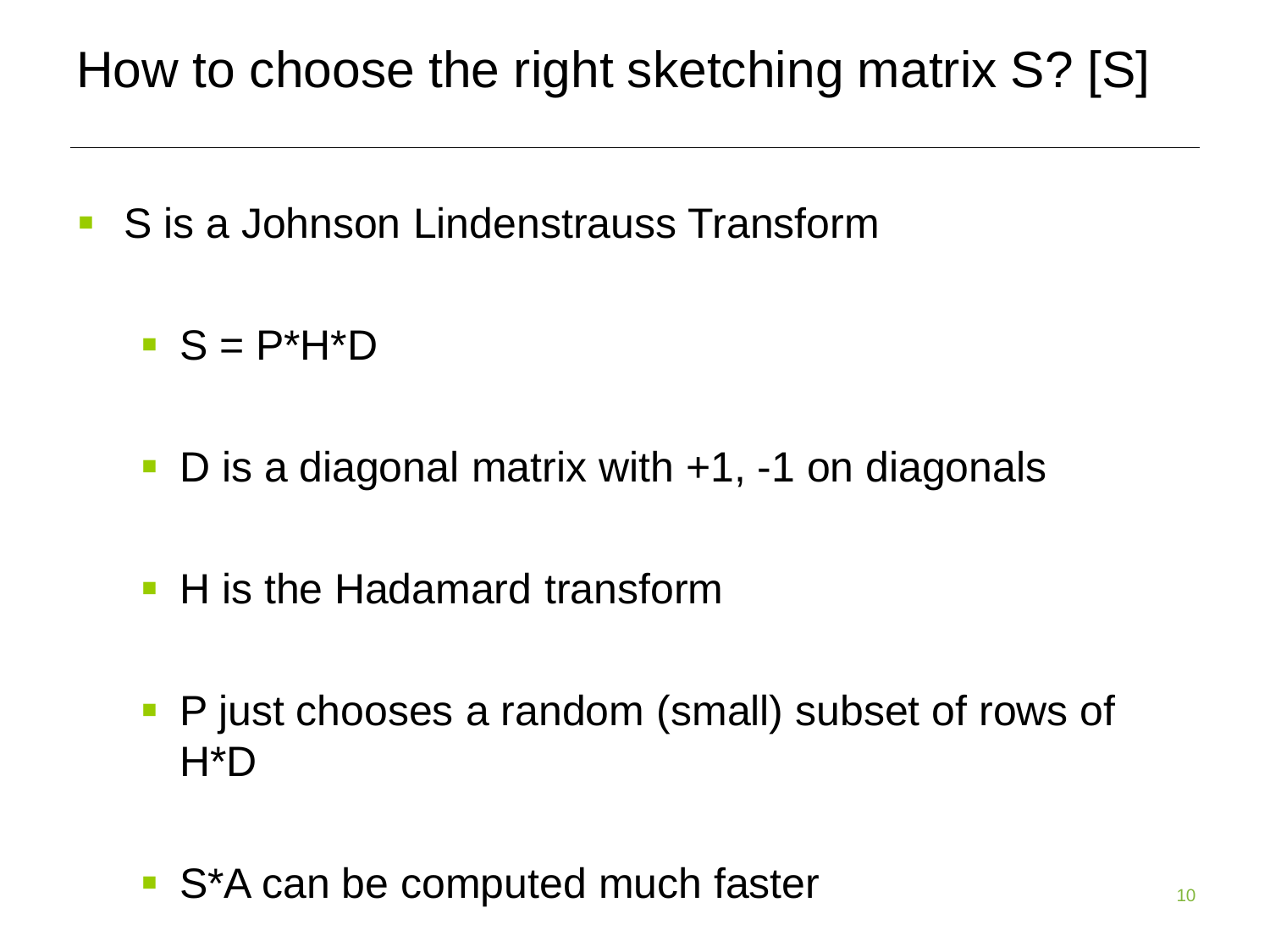### Even faster sketching matrices [CW,MM,NN]

- CountSketch matrix
- Define k x n matrix S, for  $k = d^2/\epsilon^2$
- S is really sparse: single randomly chosen non-zero entry per column

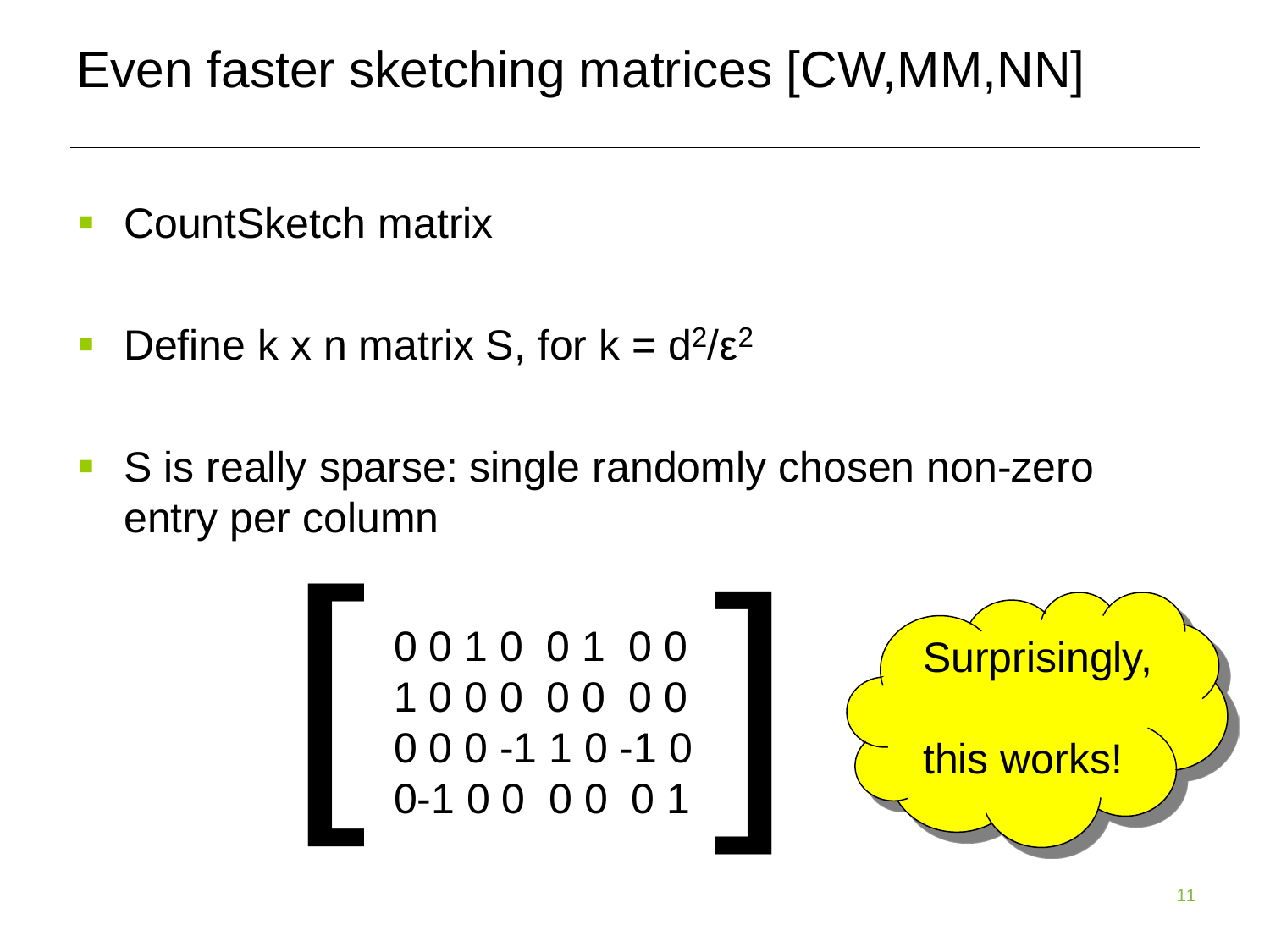## Talk Outline

- **Exact Regression Algorithms**
- **Sketching to speed up Least Squares Regression**
- Sketching to speed up Least Absolute Deviation  $(I_1)$ Regression
- Sketching to speed up Low Rank Approximation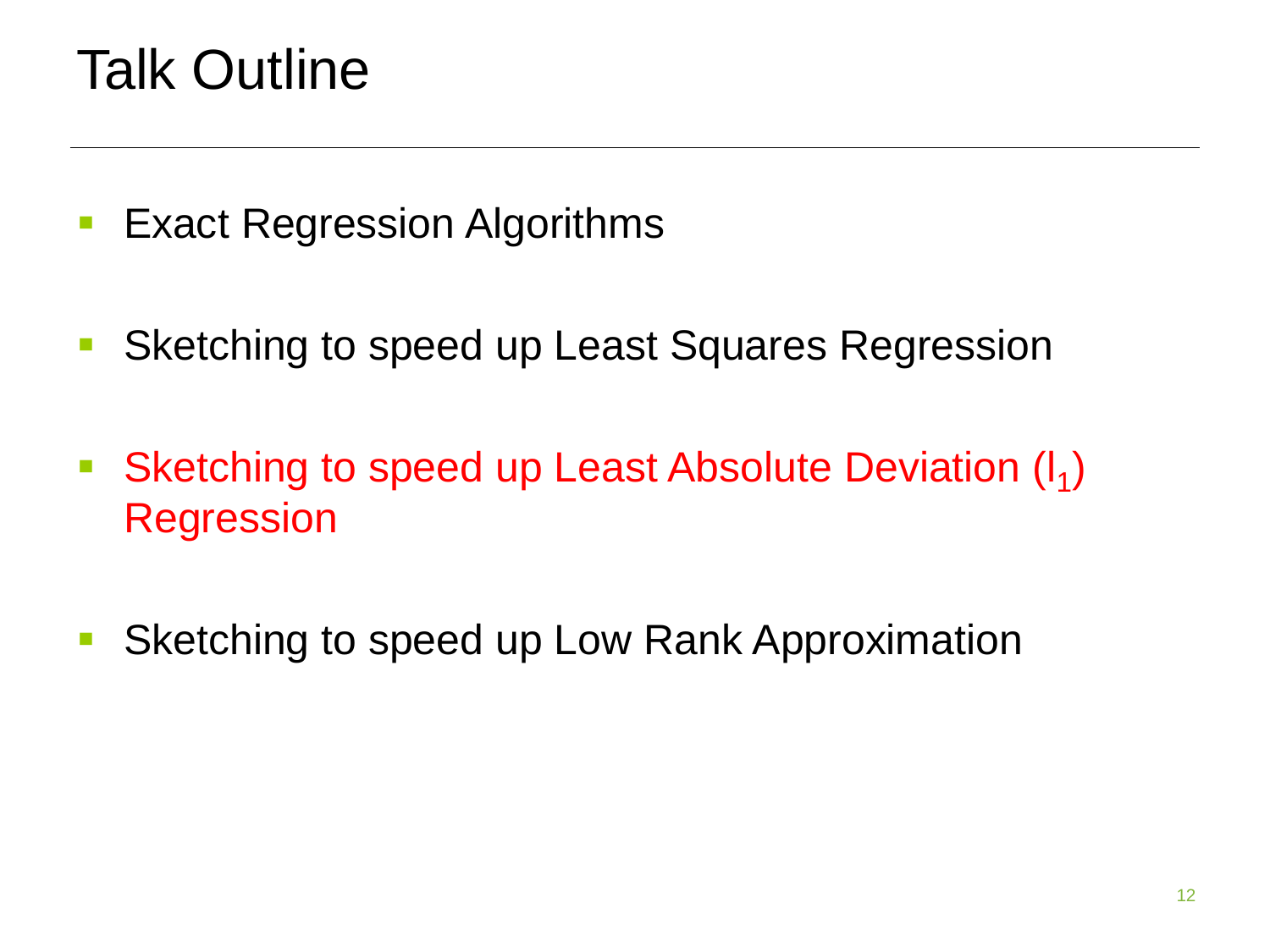## Sketching to solve  $I_1$ -regression

- How to find an approximate solution x to min,  $|Ax-b|_1$  ?
- Goal: output x' for which  $|Ax'-b|_1$  ·  $(1+\epsilon)$  min<sub>x</sub>  $|Ax-b|_1$ with high probability
- **Natural attempt: Draw S from a k x n random family of** matrices, for a value  $k \ll n$
- Compute S<sup>\*</sup>A and S<sup>\*</sup>b
- Output the solution x' to min<sub>x'</sub>  $|(SA)x-(Sb)|_1$
- **Turns out this does not work!**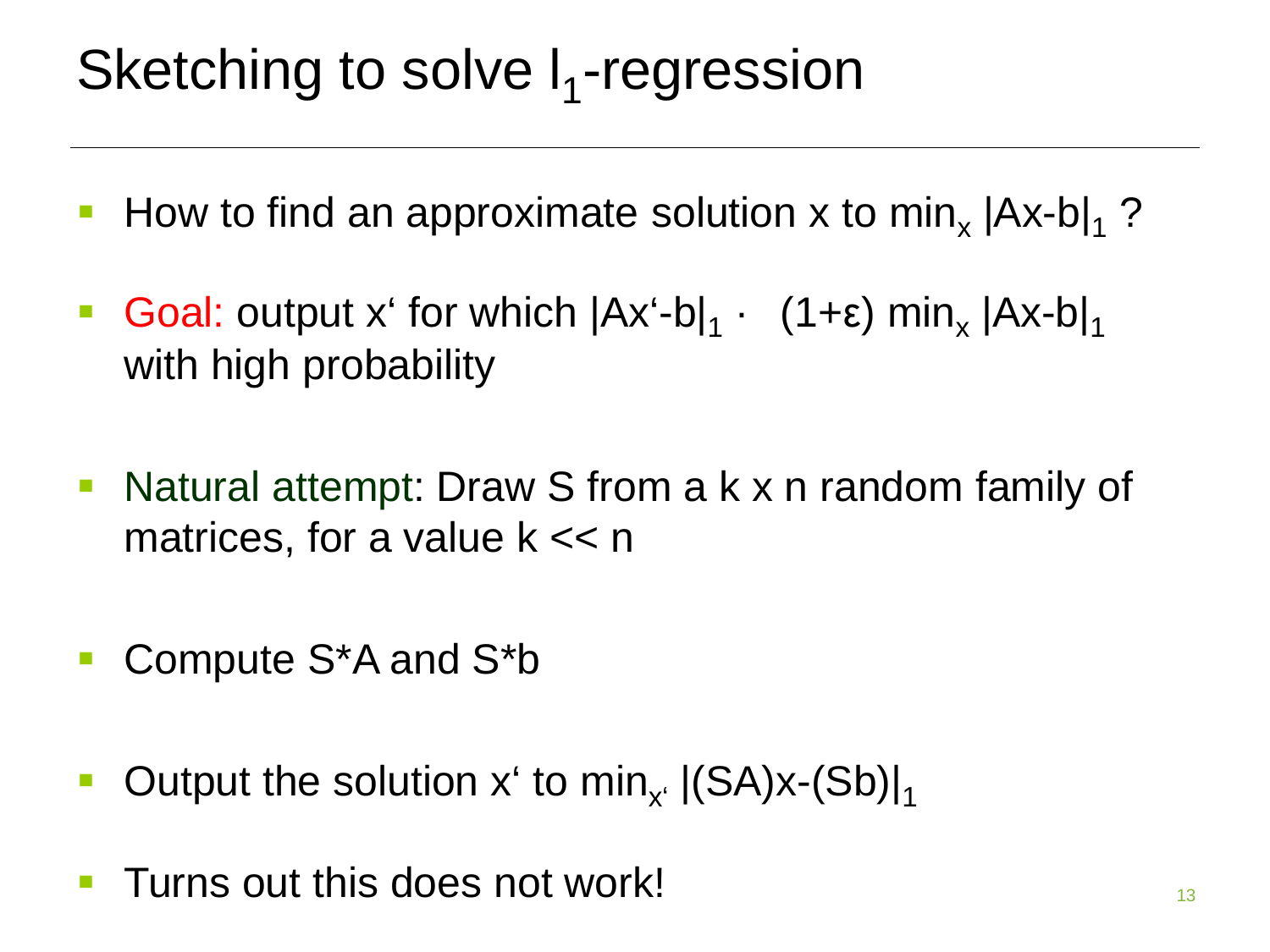## Sketching to solve  $I_1$ -regression [SW]

- Why doesn't outputting the solution  $x^r$  to min<sub>x</sub>  $|(SA)x-(Sb)|_1$  work?
- **Don't know of k x n matrices S with small k for** which if x' is solution to min,  $|(SA)x-(Sb)|_1$  then  $|Ax'-b|_1$  ·  $(1+\epsilon)$  min<sub>x</sub>  $|Ax-b|_1$ with high probability
- Instead: can find an S so that  $|Ax'-b|_1$  · (d log d) min<sub>y</sub>  $|Ax-b|_1$

S is a matrix of i.i.d. Cauchy random variables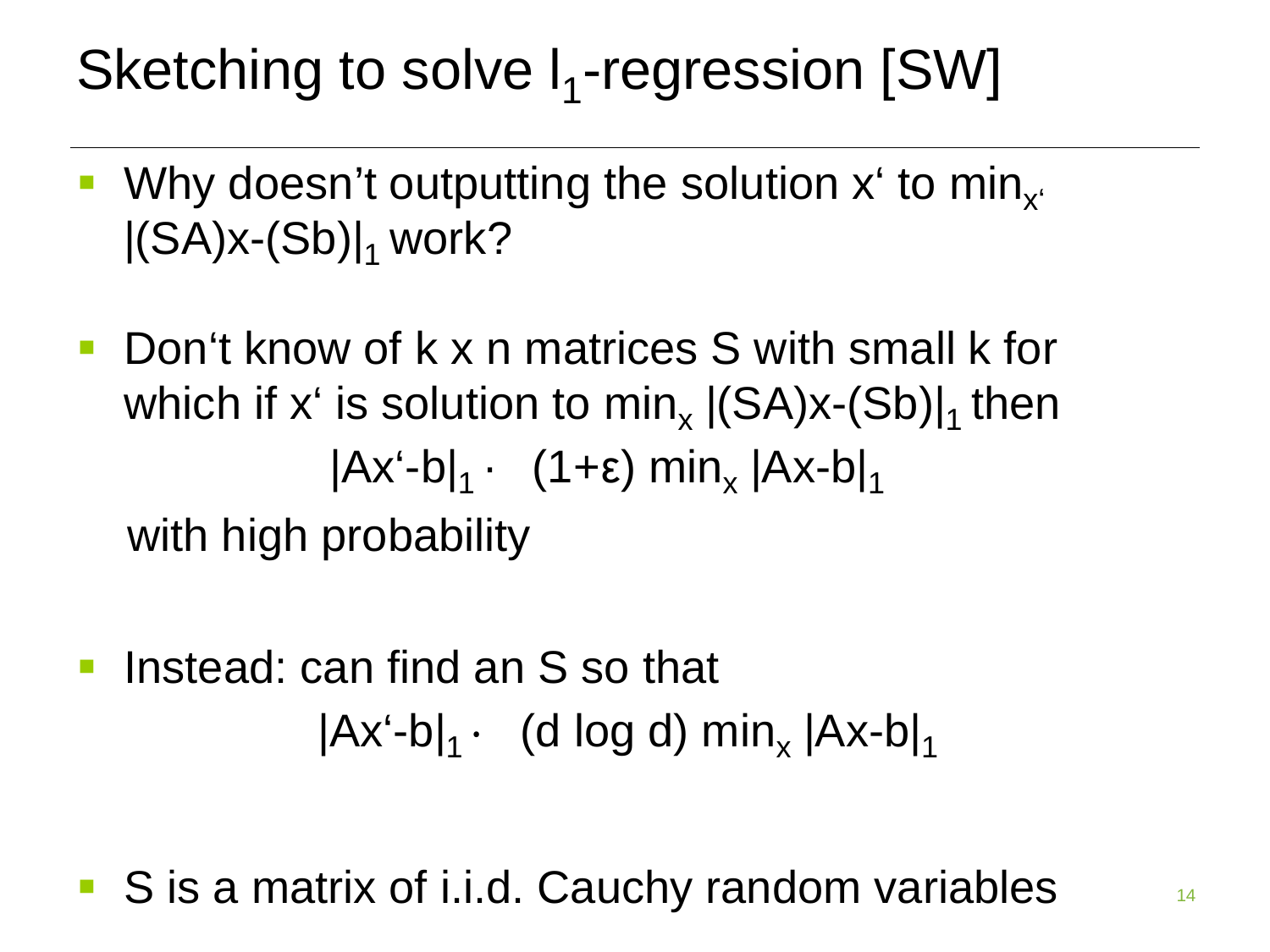## Cauchy random variables



- **Cauchy random variables not as nice as Normal** (Gaussian) random variables
- **They don't have a mean and have infinite variance**
- Ratio of two independent Normal random variables is Cauchy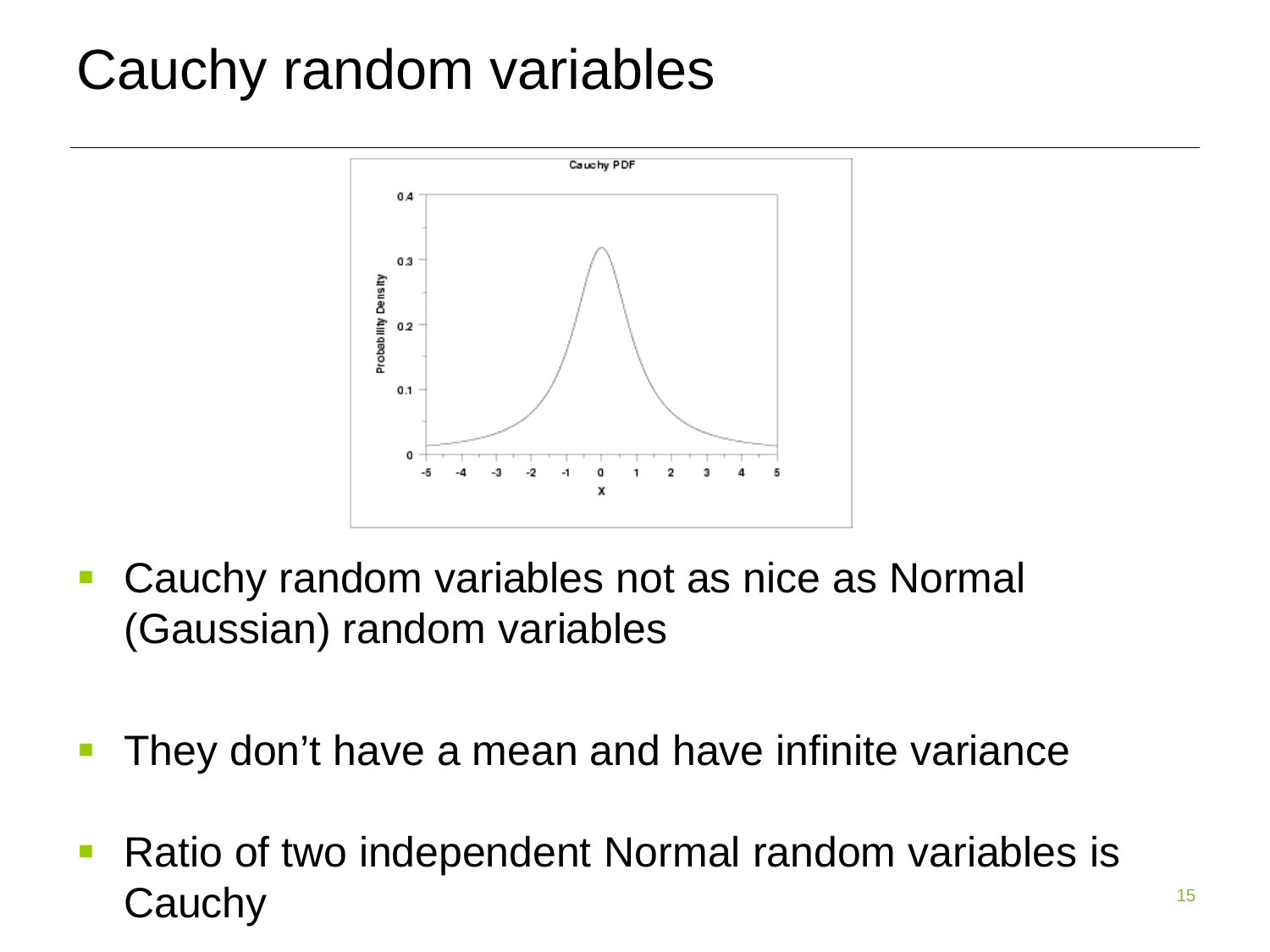## Sketching to solve  $I_1$ -regression

- How to find an approximate solution x to min,  $|Ax-b|_1$  ?
- Want x' for which if x' is solution to min,  $|(SA)x-(Sb)|_1$ , then  $|Ax'-b|_1$  · (1+ε) min<sub>x</sub>  $|Ax-b|_1$  with high probability
- For d log d x n matrix S of Cauchy random variables:  $|Ax'-b|_1 \cdot$  (d log d) min<sub>y</sub>  $|Ax-b|_1$
- For this "poor" solution x', let  $b' = Ax'-b$
- Might as well solve regression problem with A and b'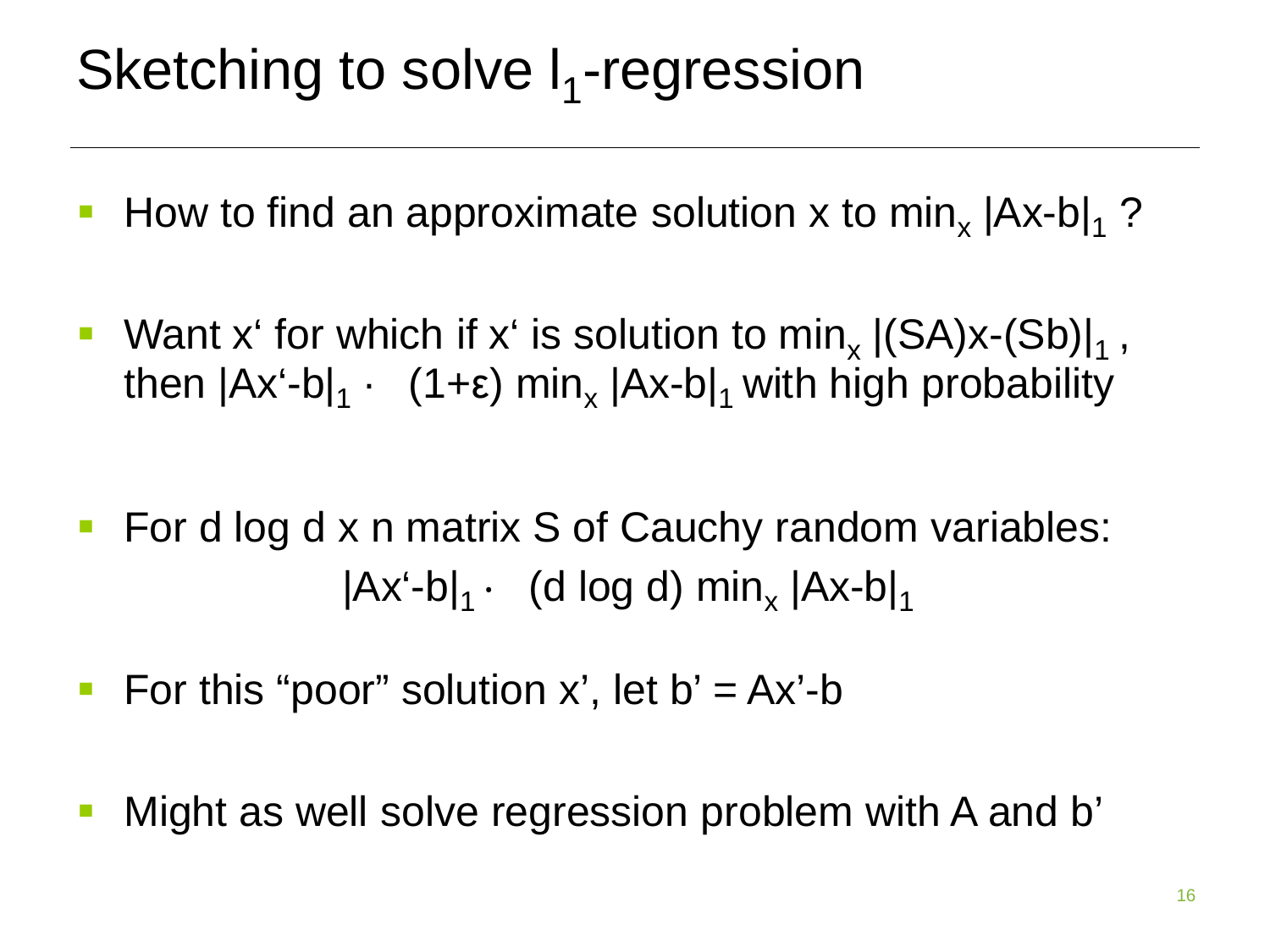## Sketching to solve  $I_1$ -regression

- **Nain Idea: Compute a QR-factorization of S\*A**
- $Q$  has orthonormal columns and  $Q^*R = S^*A$
- $A^*R^{-1}$  turns out to be a "well-conditioning" of original matrix A
- **Compute A\*R-1 and sample**  $d^{3.5}/\epsilon^2$  **rows of**  $[A^*R^{-1}, b']$ where the i-th row is sampled proportional to its 1-norm
- **Solve regression problem on the (reweighted) samples**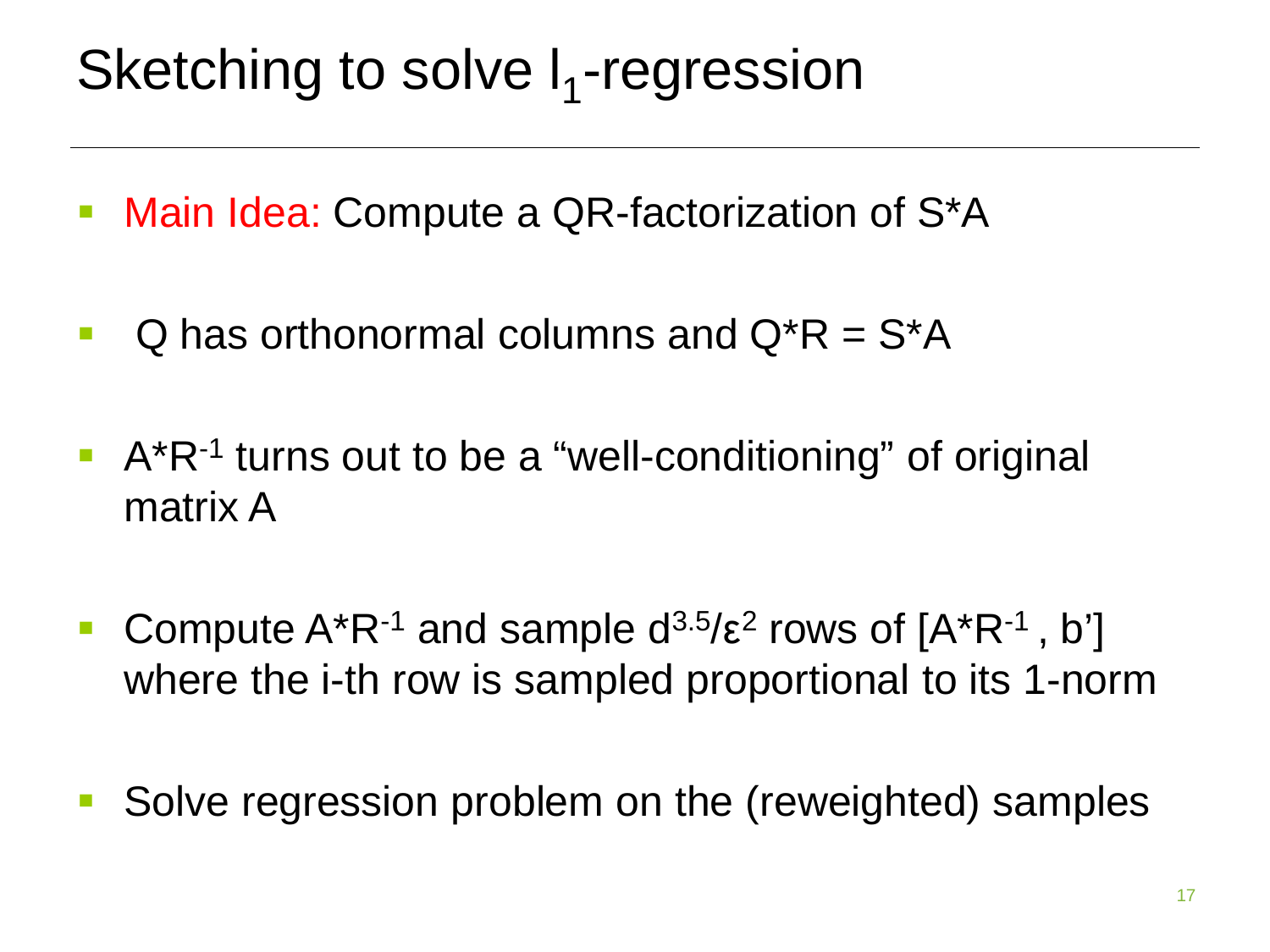## Sketching to solve  $I_1$ -regression [MM]

- Most expensive operation is computing S\*A where S is the matrix of i.i.d. Cauchy random variables
- All other operations are in the "smaller space"
- Can speed this up by choosing S as follows:

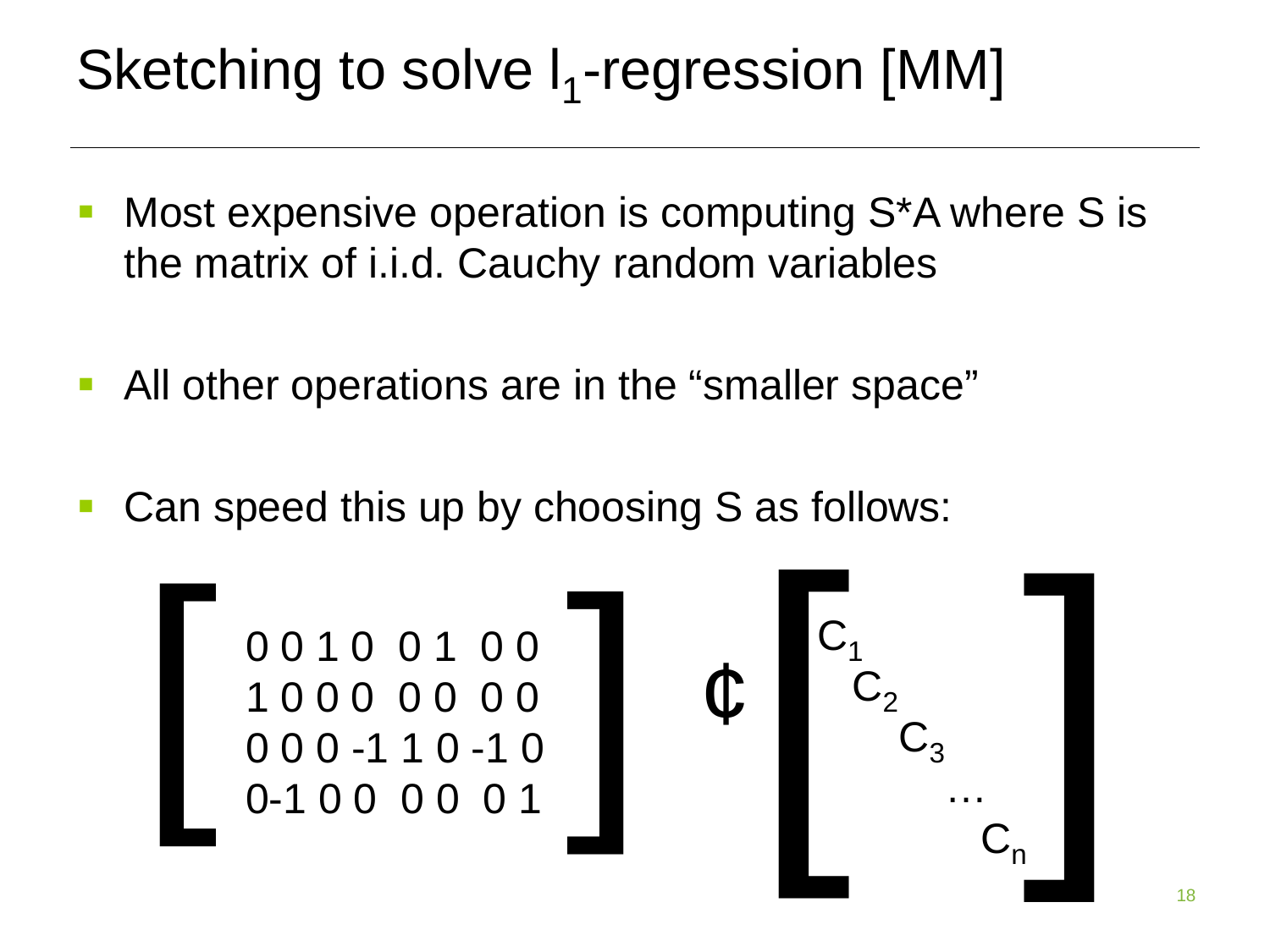## Further sketching improvements [WZ]

- Can show you need a fewer number of sampled rows in later steps if instead choose S as follows
- Instead of diagonal of Cauchy random variables, choose diagonal of reciprocals of exponential random variables

[ 0 0 1 0 0 1 0 0 [ 1 0 0 0 0 0 0 0 0 0 0 -1 1 0 -1 0 0-1 0 0 0 0 0 1 ¢ [ [ 1/E1 1/E2 1/E3 … 1/En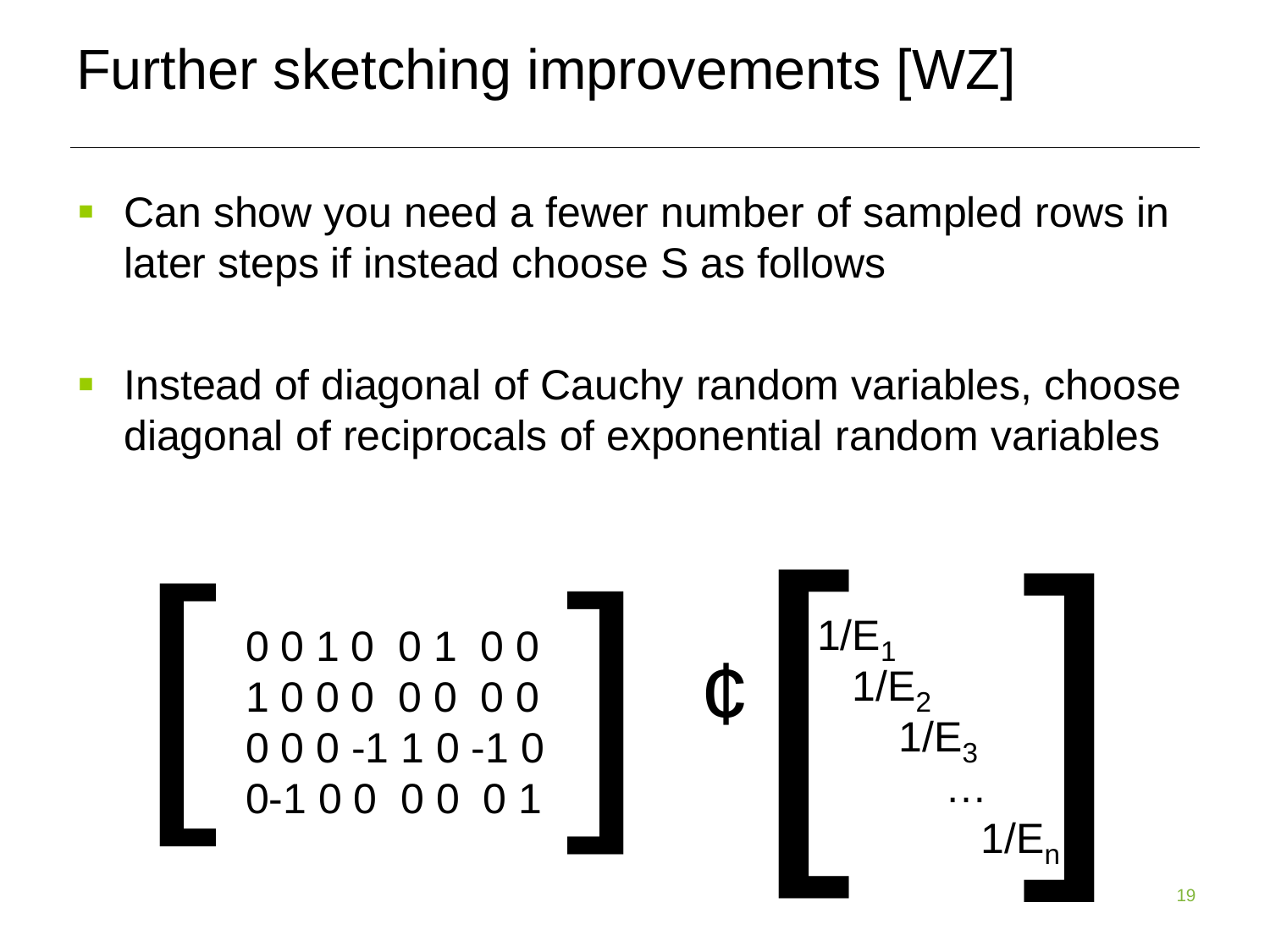## Talk Outline

- **Exact regression algorithms**
- **Sketching to speed up Least Squares Regression**
- Sketching to speed up Least Absolute Deviation (I<sub>1</sub>) Regression
- **Sketching to speed up Low Rank Approximation**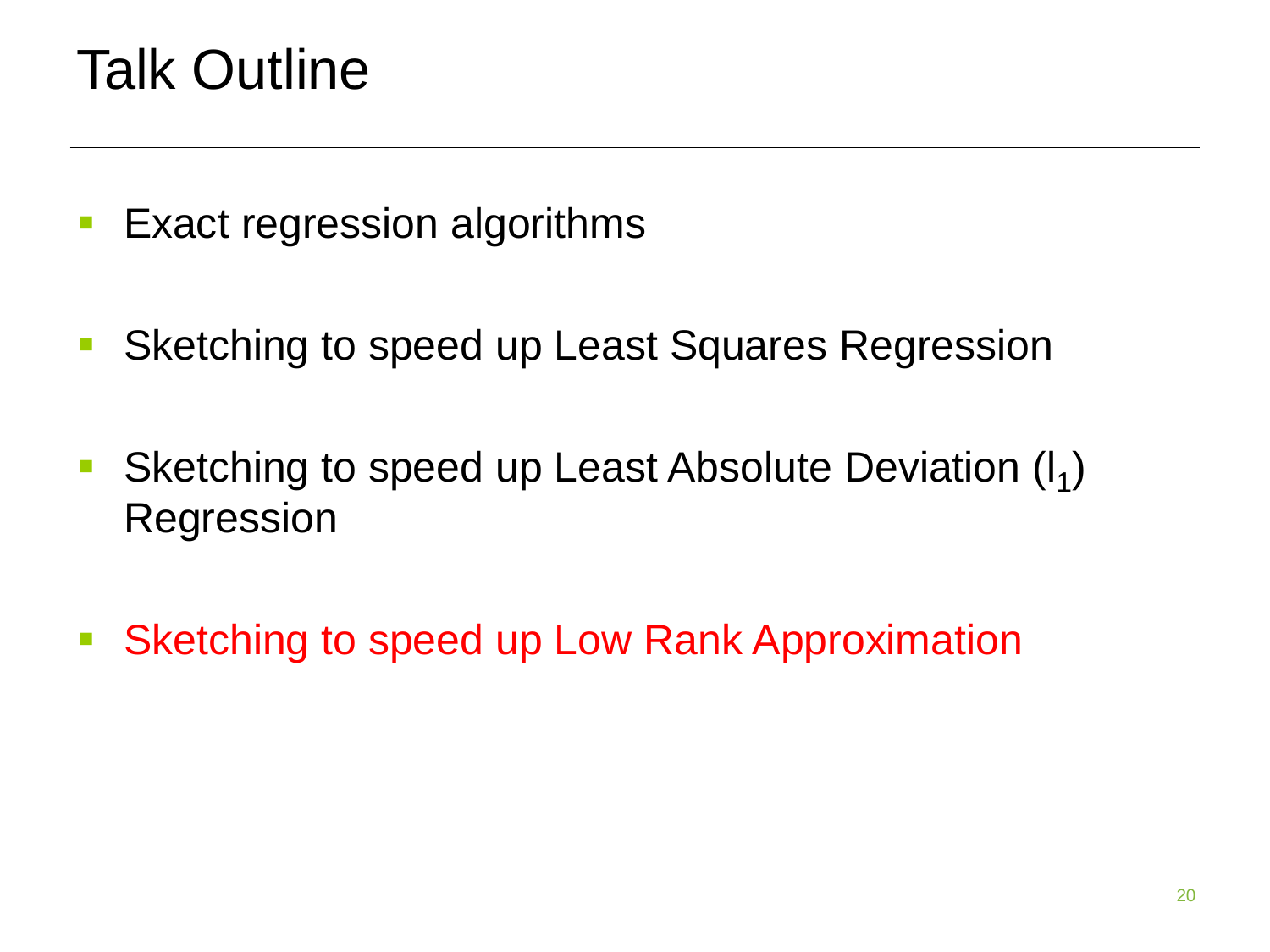## Low rank approximation

- A is an n x n matrix
- **Typically well-approximated by low rank matrix** 
	- **E.g., only high rank because of noise**
- Want to output a rank k matrix A', so that |A-A'|<sub>F</sub> • (1+ε) |A-A<sub>k</sub>|<sub>F</sub> .<br>., w.h.p., where  $A_k = \text{argmin}_{\text{rank } k \text{ matrices } B} |A-B|_F$
- **For matrix C,**  $|C|_F = (\Sigma_{i,j} C_{i,j^2})^{1/2}$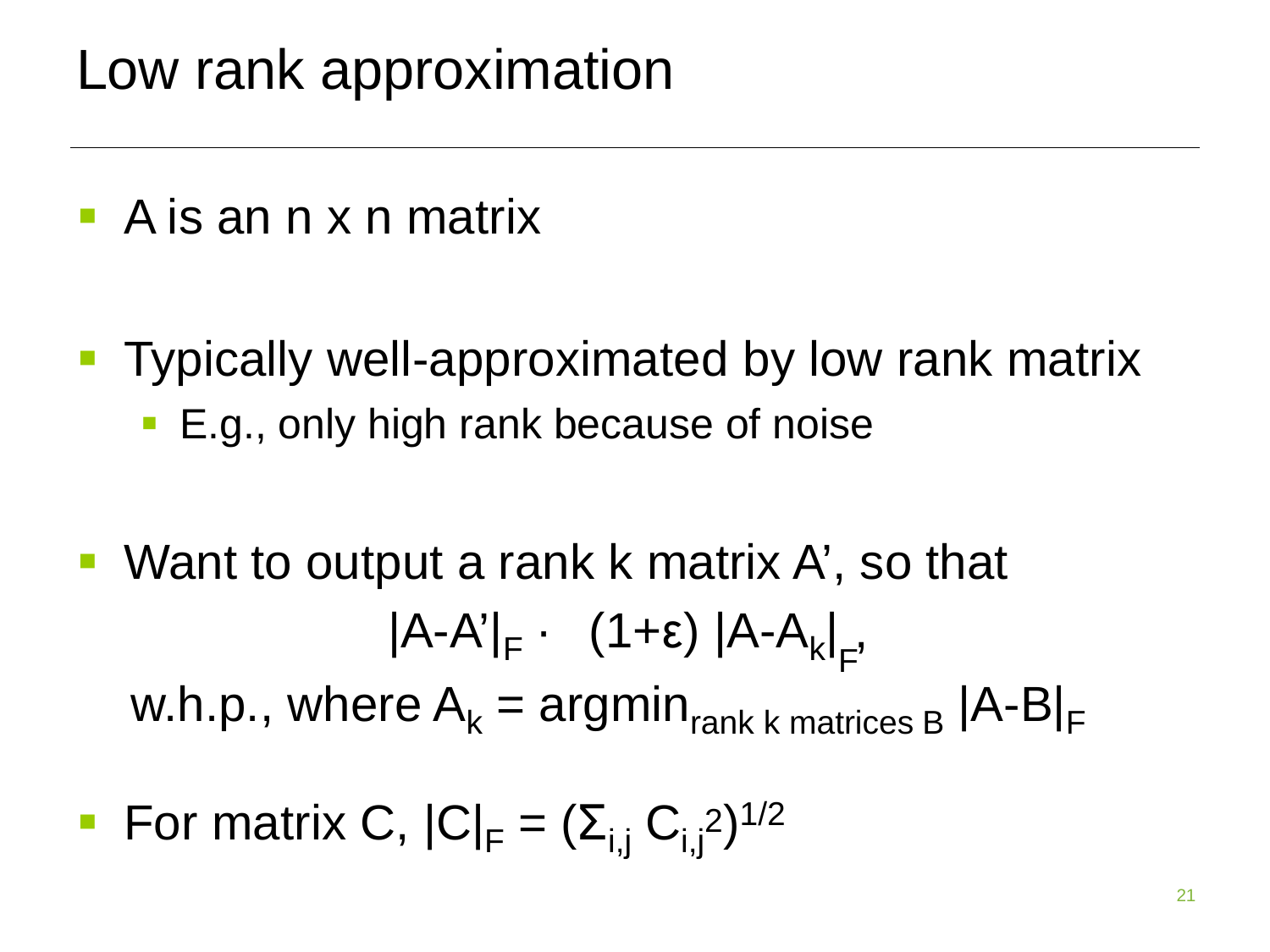### 22 Solution to low-rank approxime Given  $n \times n$  input matrix Compute S\*A using a sketching with  $\mathsf{Compute}$ rows. S<sup>\*</sup>A takes random SA A Project rows of A on approximation to points Most time-consuming step is computing S\*A **S** can be matrix of i.i.d. **Normals S** can be a Fast Johnson Lindenstrauss Matrix **S** can be a CountSketch matrix